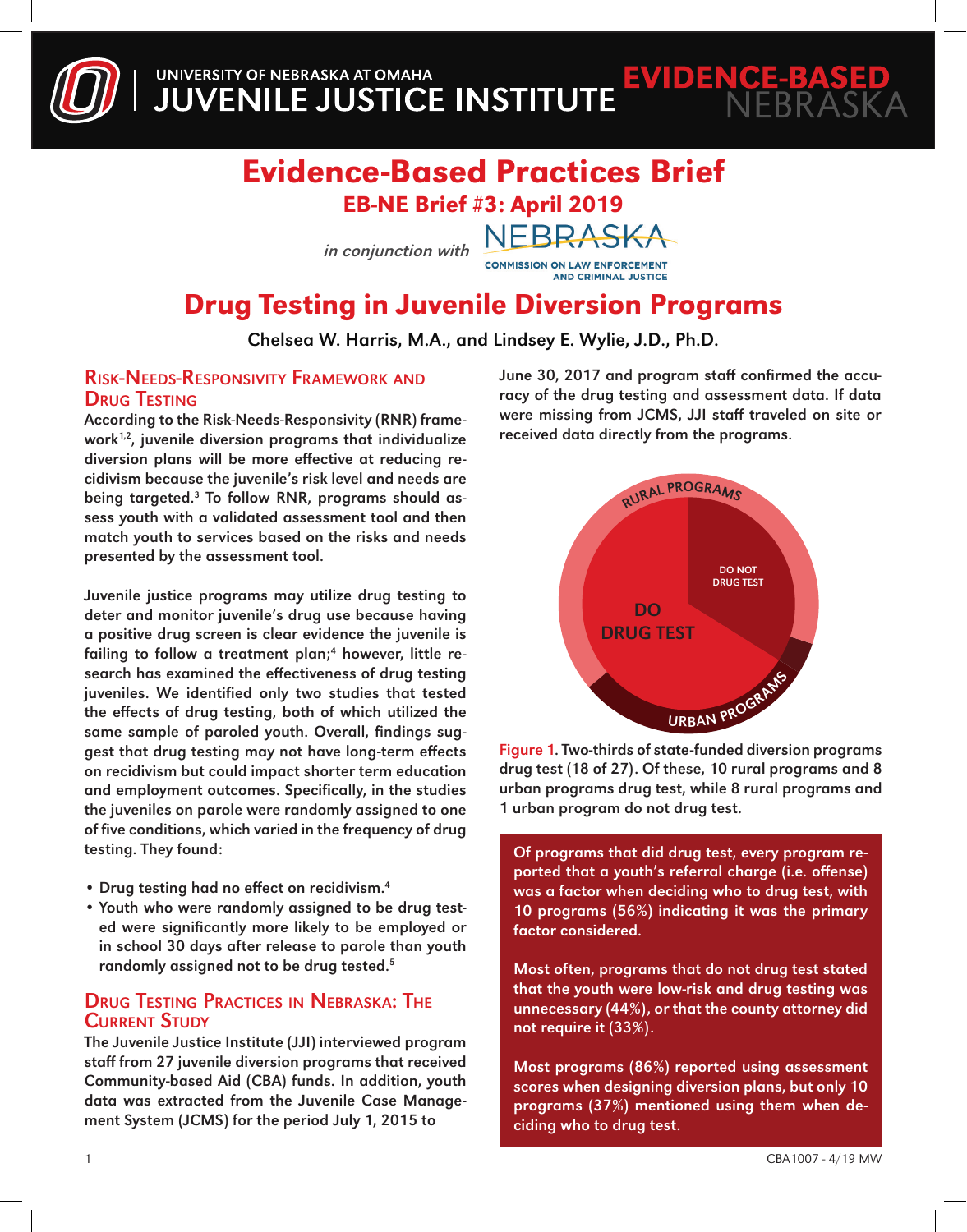#### Sample and Method

Data included 854 youth who participated in a Nebraska juvenile diversion program that drug tested and who had a time at risk of at least one-year post-discharge. We estimated logistic regressions, which are models that predict binary outcomes. The two outcome measures included, whether youth successfully completed diversion (yes/no) and whether youth recidivated one-year post-diversion (yes/no). To test whether "appropriately" drug testing youth impacts these outcomes, we created two variables:

- RNR Match: Based on the RNR framework, youth were categorized as "matched" if the assessment tool demonstrated a substance use need and they were drug tested, and "mismatched" if the assessment tool did not demonstrate a substance use need and they *were* drug tested or if they demonstrated a substance use need and they were *not* drug tested. About half of the sample (50.3%) were assessed with a tool that measured substance use and of those 72.5% were "matched."
- Offense Match: Based on diversion program practices in Nebraska, youth were categorized as "matched" if they had a drug or alcohol-related offense and they were drug tested, and "mismatched" if they did not have a drug or alcohol-related offense and they were drug tested or if they had a drug or alcohol-related offense and they were not drug tested. About two-thirds (65.8%) of the sample were "matched" based on their offense.

In all the models presented below, we controlled for gender, race/ethnicity, age at referral, urban-rural program (based on Census definition), having at least one drug test, and having a substance use need based on the assessment tool. For the recidivism models, we also included diversion outcome as a control variable.

A little over 20% of youth over the two-year span were drug tested. The majority were male (60%), White (67%), had a referring offense that was drug or alcohol-related (55%), and had a substance use need (54%). Of those who were drug tested, about 11% were not assessed with any tool.



#### Drug Testing Based on Assessment (RNR Match Variable)

First, we tested whether the RNR match variable predicted successfully completing diversion  $\chi^2(6) = 35.3$ ,  $p < .001$ ,  $r^2$  = .14. Overall, matching a youth with a substance use need to drug testing did not predict diversion outcome. Race/ethnicity, age, and substance use need, however, were predictive of diversion outcome. Specifically, older, non-White youth with a substance use need, were more likely to be unsuccessfully discharged than younger, White youth without a substance use need.

Second, we tested whether the RNR match variable predicted recidivism  $\chi^2(7) = 24.7$ ,  $p < .01$ ,  $r^2 = .11$ . Overall, matching a youth with a substance use need to drug testing did not predict recidivism. Two variables were predictive of recidivism. Youth in rural counties were more likely to recidivate than those in urban counties, and youth who were unsuccessfully discharged from diversion were more likely to recidivate than youth who successfully completed diversion.

#### Drug Testing Based on Drug or Alcohol Offense (Offense Match Variable)

Third, we tested whether the offense match variable predicted successfully completing diversion  $\chi^2(6)=35.5$ ,  $p<$ .001,  $r^2$  = .14. The results were similar to the RNR match model. Again, matching the youth with a drug or alcohol offense to drug testing did not predict diversion outcome; and older, non-White youth with a substance use need, were more likely to be unsuccessfully discharged than younger, White youth without a substance use need.

Fourth, we tested whether the offense match variable predicted recidivism  $\chi^2(7)$  = 24.7,  $p$  < .01,  $r^2$  = .11. The results were similar to the RNR match model. Youth in rural counties were more likely to recidivate than those in urban counties, and youth who were unsuccessfully discharged from diversion were more likely to recidivate than youth who successfully completed diversion. In this model however, those with a substance use need were more likely to recidivate than youth without a substance use need.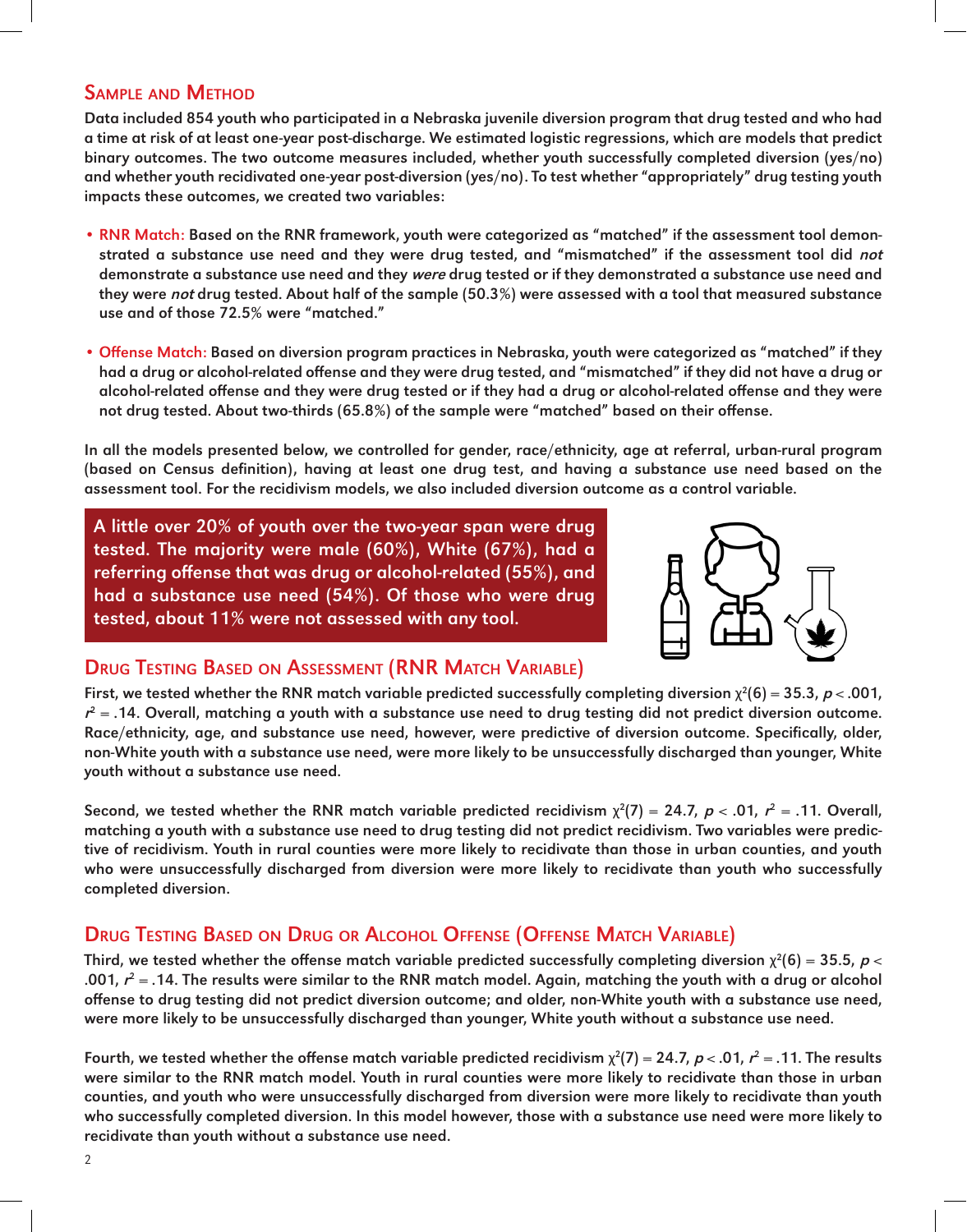#### **LIMITATIONS**

There are some limitations to the current research that should be noted. First, although we gathered additional data from each program on assessments, it is possible that some youth were assessed but we were unable to obtain their assessment scores. Second, we were only able to include youth who were assessed using the YLS, NYS, SSI, MAYSI-2, or Arizona because these tools have a substance use component. Third, to have a follow-up period of at least one year to assess recidivism, the data from JCMS is older (2015 to 2017). In speaking with programs, several programs have changed practices in the time since this data was pulled (some now drug test but did not before, some are more consistent with assessing youth currently than they were before). As such, this may not be the most current snapshot of state practices.

#### **CONCLUSION**

Although our results do not show drug testing youth without a substance use need contributes to worse outcomes, the findings also demonstrate that drug testing is not positively impacting outcomes either. As one program that does not drug test mentioned to us in the interviews, "most of the kids tell us when they have used drugs or alcohol." JJI is currently surveying youth who are on diversion on their views of drug testing. Although preliminary, it is worth noting that youth who have been drug tested were generally not upset or embarrassed by it, but 25% felt they were not trusted by being drug tested and 75% said they would be honest if their diversion officer asked them about their drug or alcohol use instead of drug testing them.

# Recommendations:

Juvenile diversion programs should be using a validated risk/needs assessment tool and should individualize diversion plans based on youth's risk and needs.

Programs that are drug testing should use a validated risk/needs assessment tool that can identify whether there is a substance use need. If there is a substance use need identified, diversion plans should include rehabilitative services because only using surveillance techniques like drug testing is unlikely to help a youth succeed.

Because drug testing is an extrinsic motivation to refrain from drug use, it may be more beneficial to focus on intrinsic motivation to refrain from drug use and build positive relationships so that youth are honest about drug use.